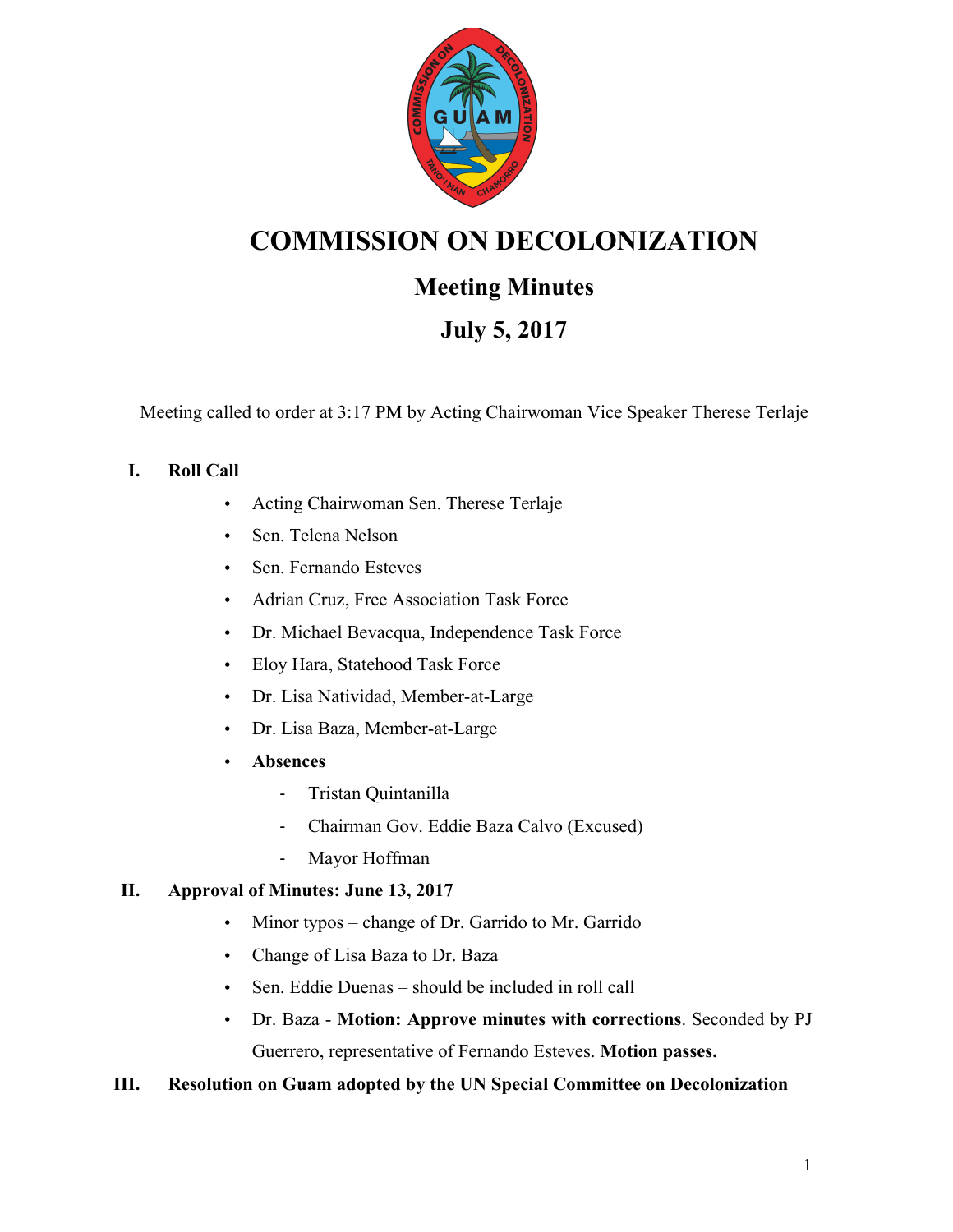

- Vice Chair This is a report on the UN Resolution adopted by the UN Special Committee. I asked director for a copy of the last one to compare the differences. There are some additional items – reference to Chamorro land trust and the ruling in the Davis case
- Dr. Bevacqua There were some small changes on the wording the militarization part: on page  $4 -$  "the most acute threat was the incessant militarization." In the past words like "incessant" were not used.

### **IV. Self-Governance Study**

- Dr. Lisa Baza Was there a subcommittee? Is the scope of work complete? Can we reconvene the task forces? I feel like things are missing.
- Vice chair Let's reconstitute the subcommittee so we know there is an active one. We will have one representative from each task force, Dr. Baza, Sen. Sen. Telena Nelson.
- Dr. Lisa Natividad Make it more comprehensive and specific in terms of what we need. If we leave it that broad, that's what we're going to get.
- Dr. Bevacqua I know it was updated. That was a change from what came out of the subcommittee. It's definitely updated. This changes it into something more general.
- Dr. Lisa Natividad If we're looking to have a similar study done that's not in their scope, we might run into some issues there.
- Vice Chair Subcommittee on self-governance study meeting set for the same day as our other subcommittee meeting. The director will send out notice.

#### **V. Website Update**

Executive Director – Website is in the works. Changes – Each task force will have its own page in the website to centralize information.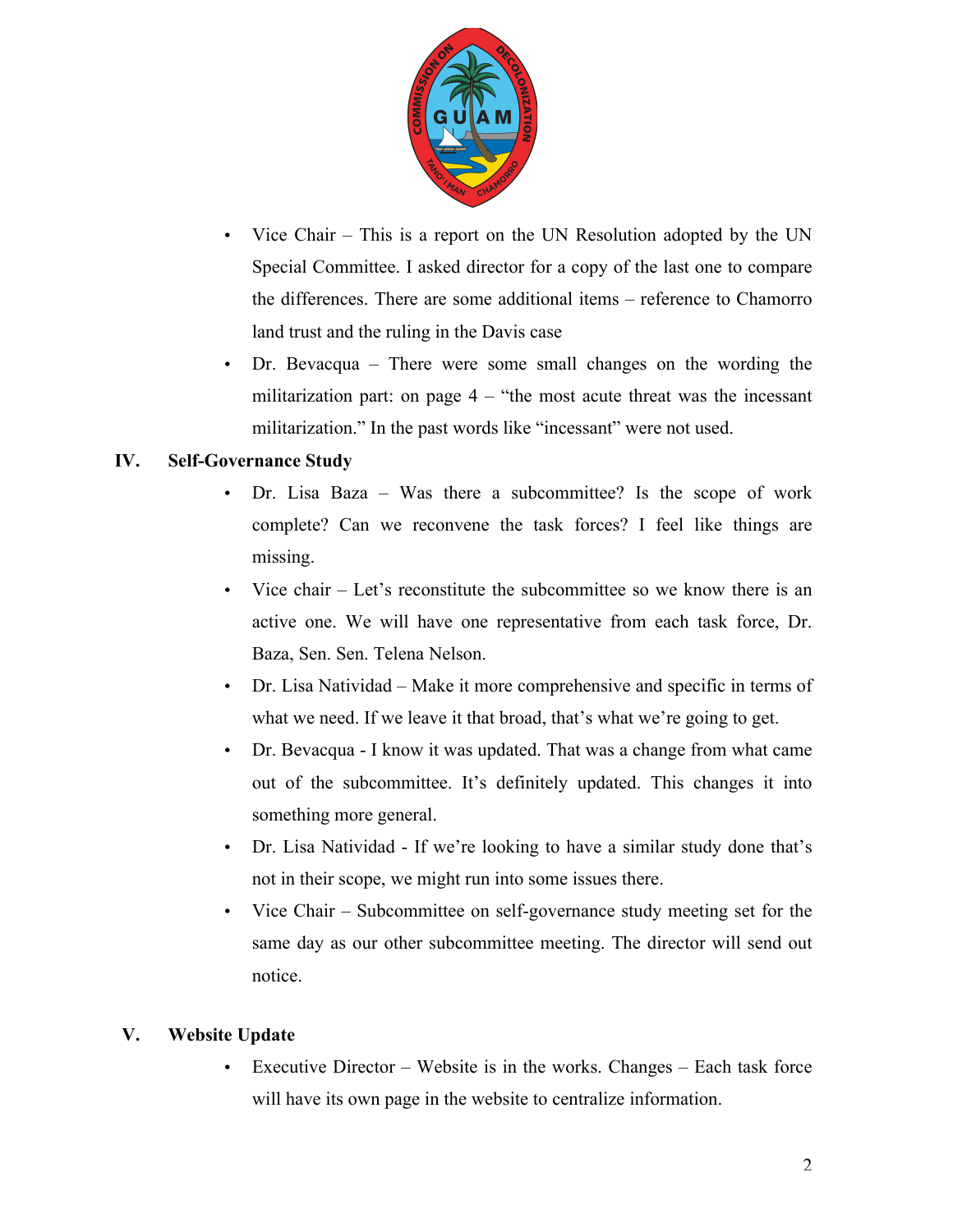

- Governor.guam.gov: there is a tab for COD with June and July meeting packets
- Website would have a page which will have a link to your website
- Vice Chair Will this not be done in house? Purchase order?
- Executive Director It will be done by a third party. I will get back to you on purchase amount.
- Vice Chair Who is going to be responsible for compiling studies that have been done in the past?
- Executive Director I will give those to the vendor to put on the website. Similar to how the Governor's website works.

#### **VI. Guam DOE Curriculum Framework**

- Task Force Participation in DOE Staff Development
- Vice Chair The draft was submitted by Deputy Superintendent Joe Sanchez for curriculum and instructional improvement. Skeleton for curriculum on decolonization, self-determination, and the three status options was designed based on a long-term K-12 program. A short term education plan would require a different approach.
- Executive Director What he meant to say was that if the plebiscite were to be held next year, it would be good to have a more compact framework, which would be focused on the high schools. Joe Sanchez could not be here today but would love to have your questions or comments.
- Dr. Baza It's important to teach our historical trauma and history of colonization and identify our own tales and heroes. We should get literature including indigenous books that might fall under these categories. We should be pushing our own stuff. Students from Kindergarten to Second grade don't discuss government. We can tell stories and be more culturally appropriate in terms of books exposed to the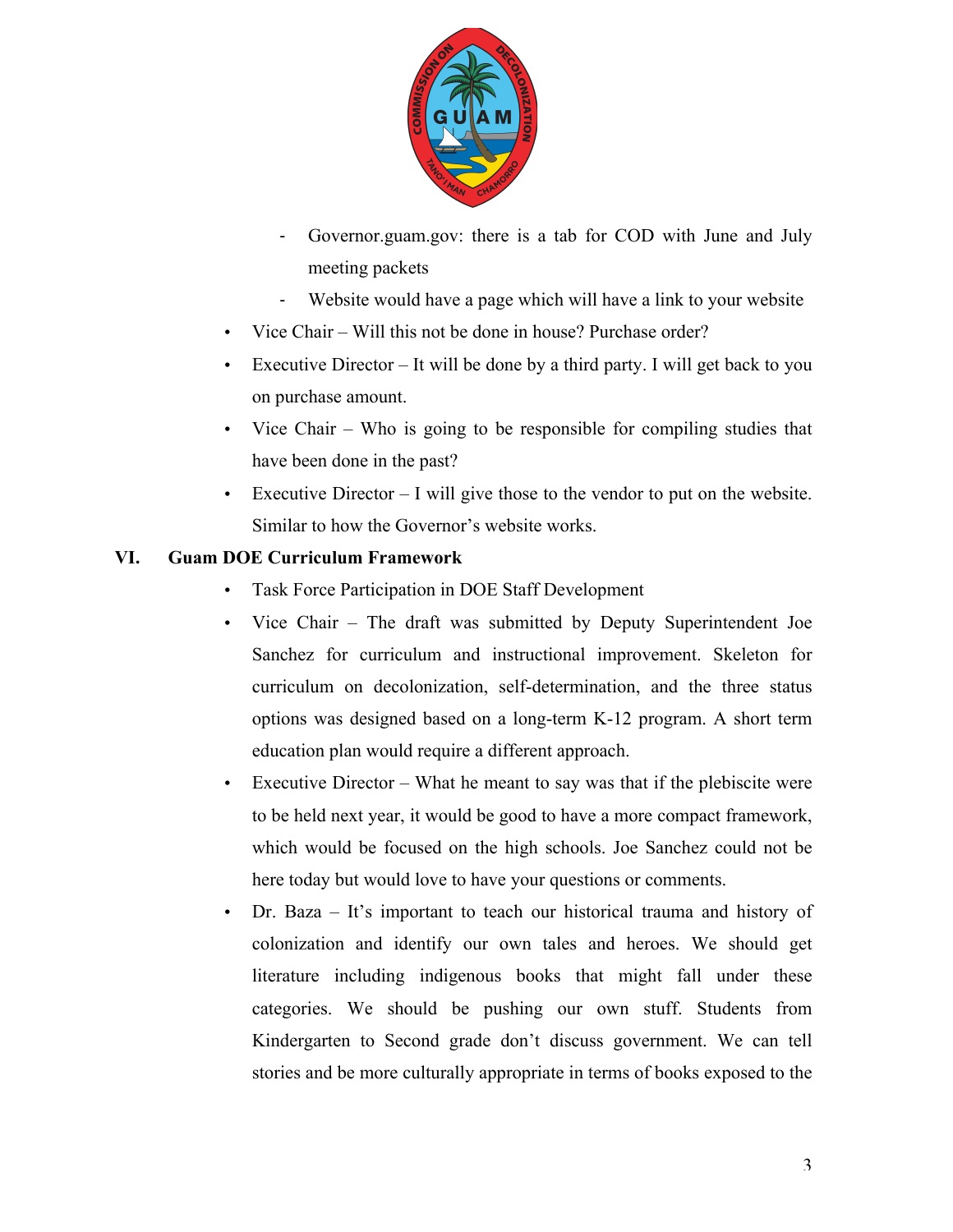

kids. If there is a group working to find books chosen in that conjunction, I'd like to participate.

- Vice Chair They might have History of Guam in middle school instead of high school. What they put here for content is good but broad. I'd like to see more detail. I'd say go for the short term instead of long term plan. We need to know what we could do in the high schools. Start with Guam History curriculum. We could have a specific list of books that task forces recommend, so the teachers at least have a little to work with. We could get agreement with task forces as to what they are going to teach.
- Dr. Bevacqua If we could have a working group to develop the details with a rep from each task force and maybe a member who wants to be involved with that.
- Executive Director Ms. Murphy has offered to help. They have lesson plans they developed available on their website.
- Dr. Natividad Can we ask DOE team of curriculum writers to be a part of this as well. There is a big piece missing.
- Dr. Bevacqua If you could set up that first meeting then we could go from there.
- Sen. Eddie Duenas I keep asking about us setting a date for the plebiscite. What good will this do if we have the plebiscite a few months from now? This is for an advocacy, to educate them how to vote for the plebiscite. What is this going to cost?
- Executive Director He says it is fairly inexpensive.
- Dr. Bevacqua Even in the absence of the set date for plebiscite, making social studies more relevant would be good.
- Sen. Eddie Duenas When we talk about compressed time for plebiscite, how would this help the voters make an educated vote? This is good for long term. If they do not turn 18 by the time, they will not be able to vote.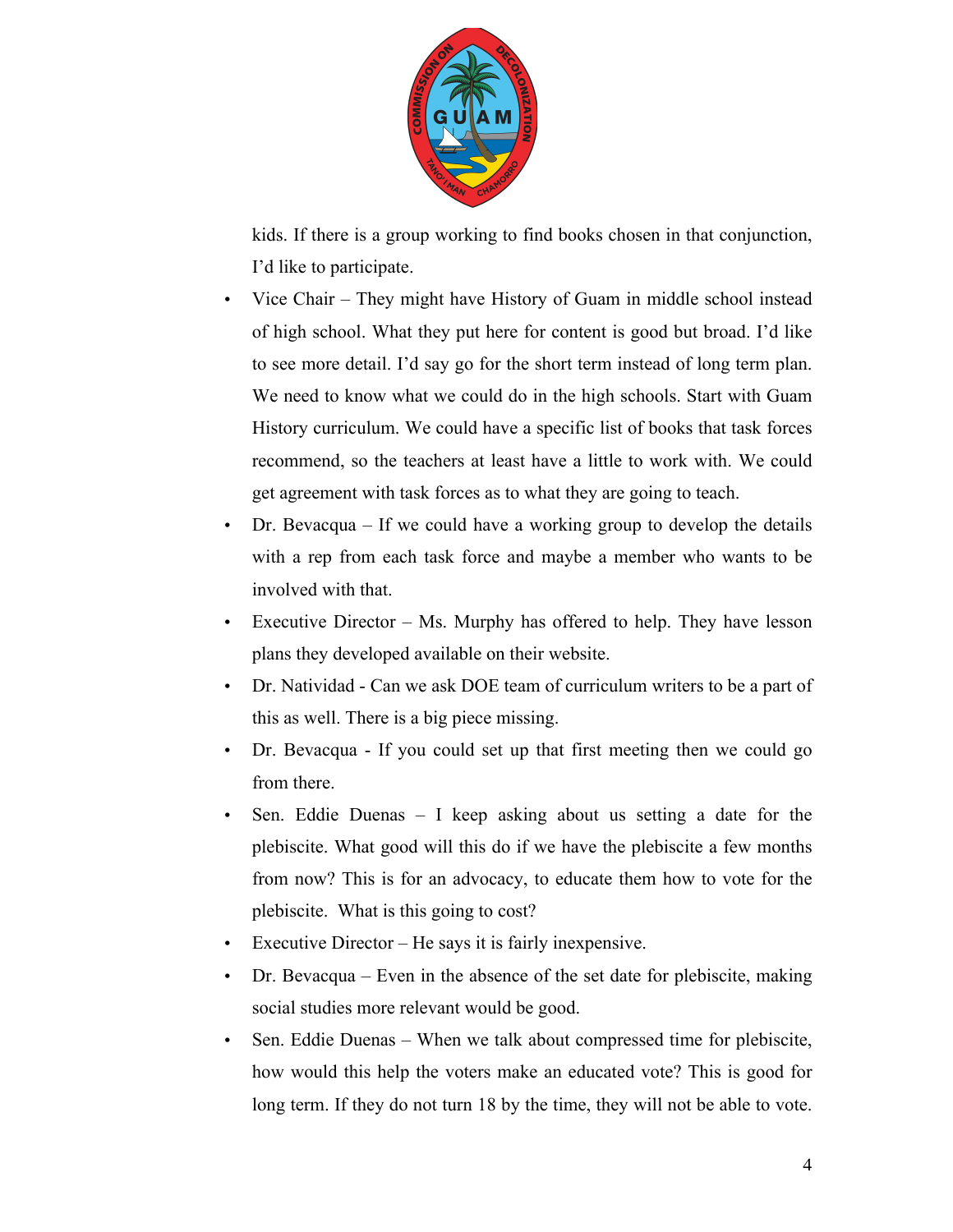

I think the program is a good idea, but funds are limited. What is our target?

- Vice Chair I agree. I would ask for the short term. The working group can come back with a short-term plan.
- Sen. Eddie Duenas I see this as being a distraction. How much would it cost? Unless we have a lot of money to spare.
- Dr. Natividad I think there is great value in Dr. Bevacqua's point. The students need to understand our place. The Davis case binds our right to set a date at this time?
- Sen. Eddie Duenas Now it is an open vote, no longer only inhabitants before 1950 and their descendants.
- Adrian Cruz Did the AG give an opinion on that? How we can move forward regarding the Davis case?
- Sen. Eddie Duenas Did they send the appeal already? Do you know when they are going to argue? Any idea?
- Vice Chair There is an active appeal. I don't know the schedule soon if they don't have one already, and we will be updated on when the hearing will be.
- Sen. Eddie Duenas We have to be cautious about what we do so we don't end up spinning our wheels. I think the educational plan is good, but I'm wondering is this the time and the right place to do it?
- Vice Chair Your concerns are very valid. Is there more discussion on the DOE plan or working group?
- Sen. Eddie Duenas We can probably discuss this at another meeting. Otherwise it is going to delay us.
- Dr. Natividad Either way it will be brought up to the Commission for approval, and we can look at the plan to decide.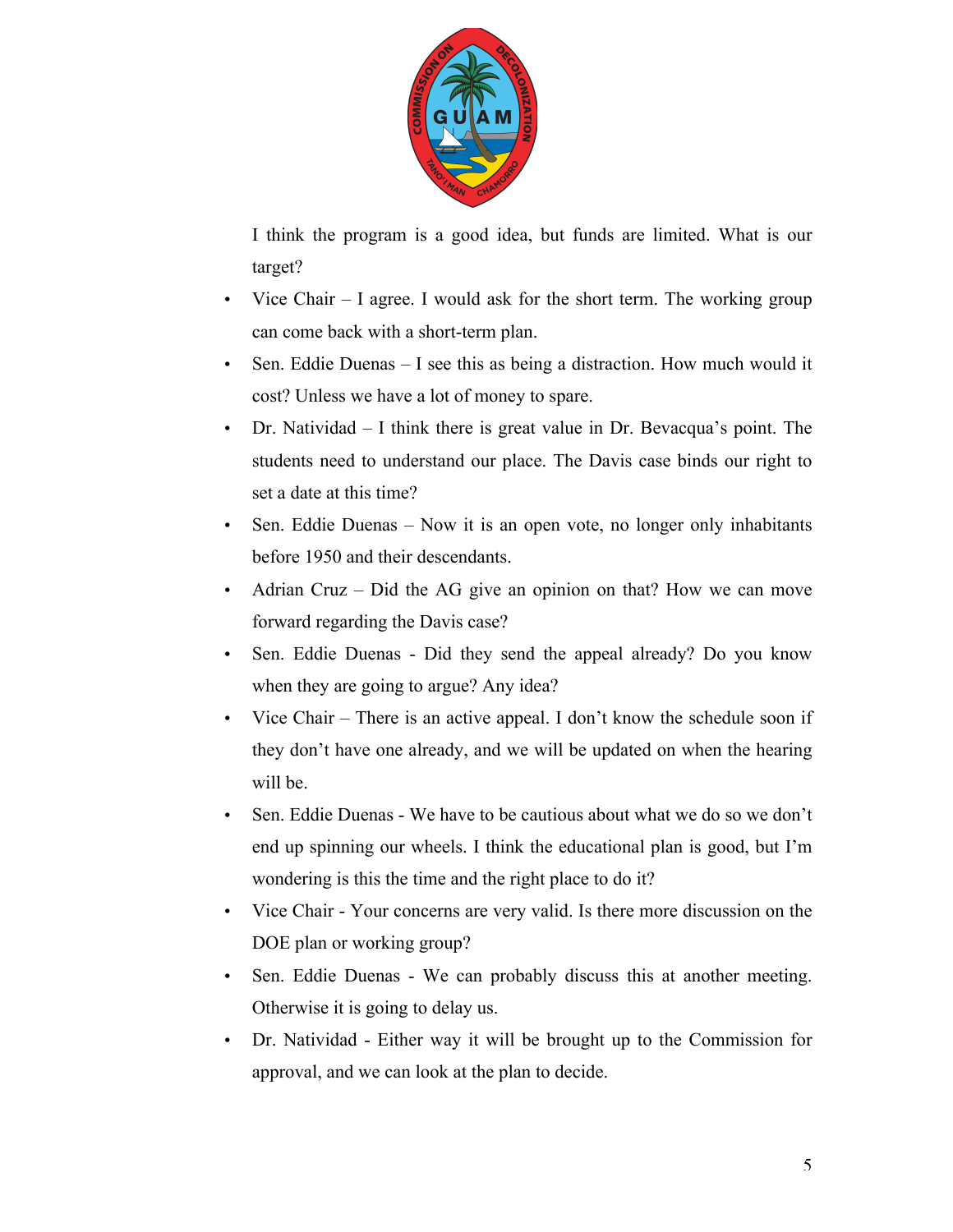

- Jose Garrido Plebiscite or not, we need to educate our kids. Make them know who we are and what we are. We are not educating them so they can vote statehood, free association, or independence. We are educating them so they could know. It has nothing to do with the plebiscite. It is pure education. We have to own our history and teach it. I don't think it will delay anything. For the sake of educating our own kids – this is what we are, and this is what we are facing. I don't know if we'll ever have the plebiscite. We are just going through this colonial process. We want to educate them with history of the truth.
- Vice Chair We could have the director set up a meeting with the DOE to talk with DOE to see what their plans are. It could be a voluntary meeting with everyone who wants to talk with DOE.
- Jose Garrido (In Chamorro) Give it your all. It's important for our people that our children will know where they come from and where they are going.
- Vice Chair The director will arrange it for anyone who wants to see about the curriculum.
- Executive Director Thee 3 task forces have been invited to take part in staff development to educate all the teachers. We don't have a confirmed date. Either August  $14$  or  $15$  from  $12:30-2:30$ . Once I find how it will work and the date, I will pass it on to the task forces and commission members.

#### **VII. Financial Report**

Executive Director - As of July 01, 2017:

- Task Forces
	- Free Association
		- 1. FY 16: \$15,040
		- 2. FY 17: \$50,000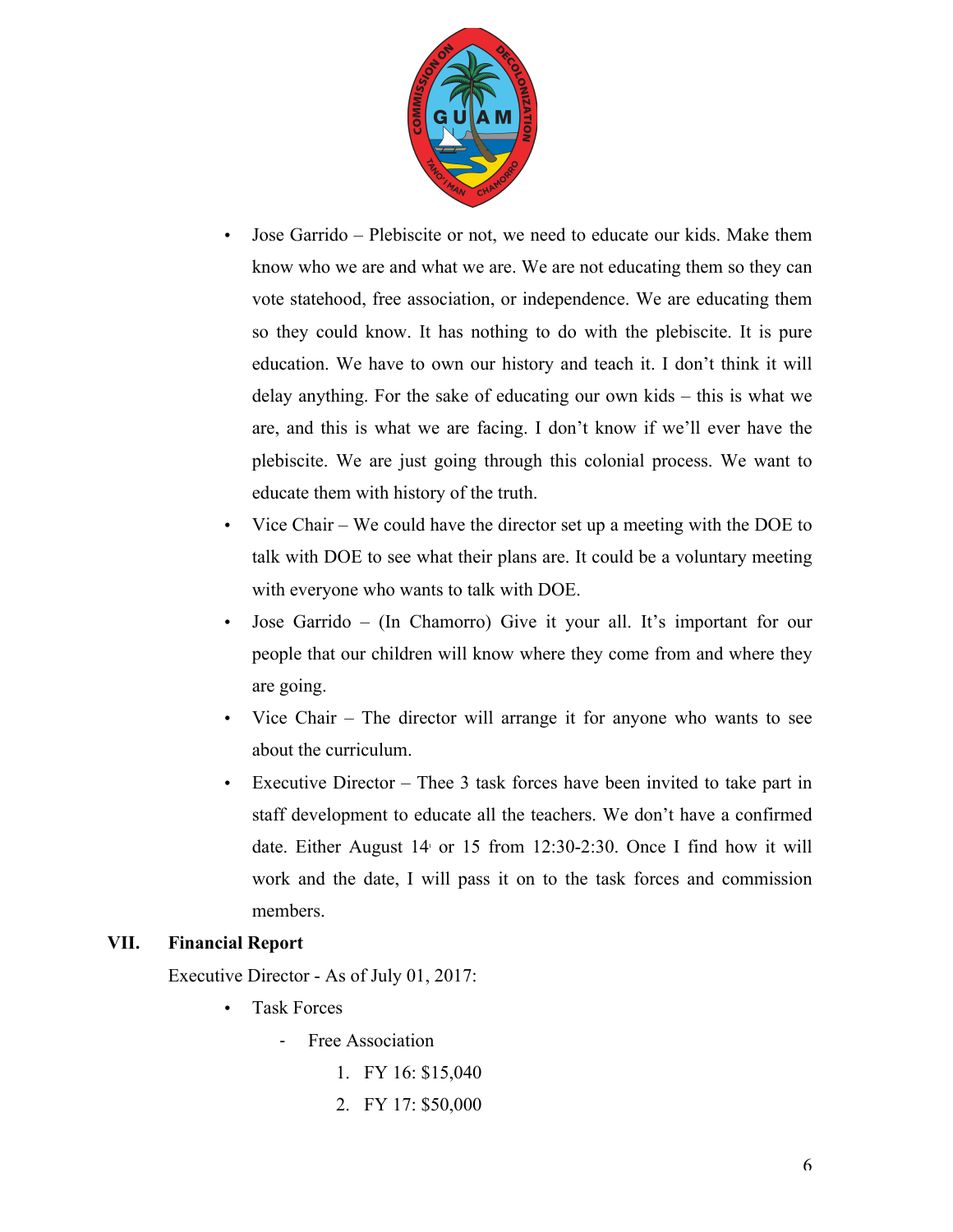

- Independence
	- 1. FY 16: \$24,346
		- There was a posting error for purchase orders which was fixed. The amount now is correct.
	- 2. FY 17: \$43,410
- Statehood
	- 1. FY 16: \$52,617
	- 2. FY 17: \$45,000
- DOI Grant for Self-Determination Educational Outreach
	- Funding Available: \$179,000
		- 1. \$121,000 allocated for Self-Governance Study, including advertising for IFB
- Local Funding for Educational Outreach
	- Funding Available: \$22,480
	- Website funds were allocated from this.
	- It does not include RFQ for video editing for Sen Guaiya Hao Conference. \$500 was approved, but we cannot control the quotes.
- For self governance study, I'm not looking into the prices until the scope of work is done. It may go above the \$121,000.
- Vice chair you said they've allocated from the DOI grant?
- Executive Director I am still doing the research on prices. Some of the options were the education plan and the video series. We can see about whatever ideas were thrown out since the DOI grant was awarded.
- Vice Chair Last meeting there was a question about staffing. Is there any information about that in this?
- Executive Director No, not at this time. There will be next meeting.
- Sen. Eddie Duenas These funds are all local?
- Executive Director For the Task Forces and local funding, yes.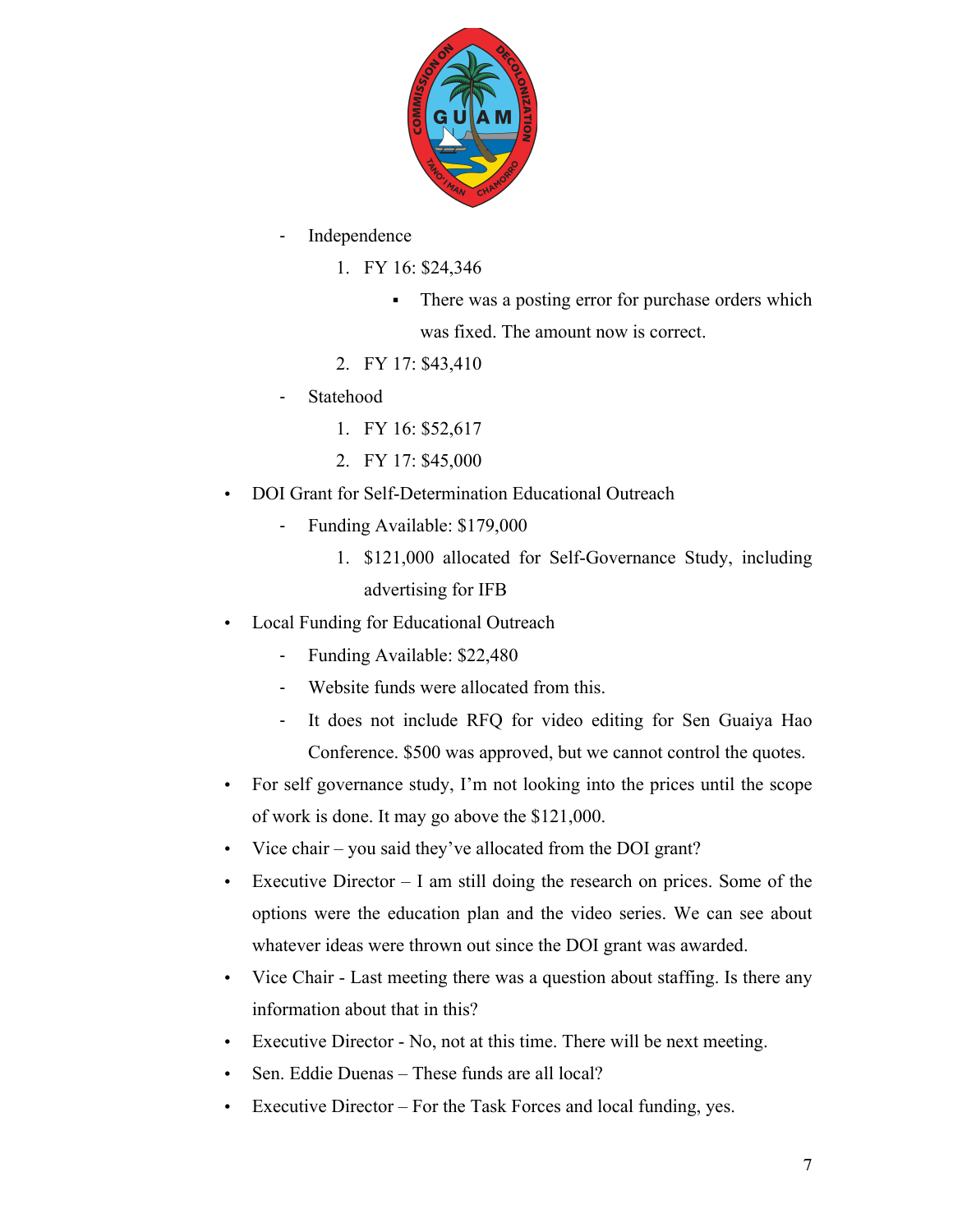

- Executive Director Website, lowest responsible bidder was awarded \$3,800 for website creation and \$1,000 for website annual maintenance
- Dr. Natividad How much DOI money do we have left?
- Executive Director We haven't spent any so it's the full \$300,000.
	- With the \$121,000 allocated for Self-Governance Study, \$179,000 will be left.
- Dr. Natividad- Social media we need to respond in a way that's conducive to community's way to receive information. Can I suggest that we have an integrated marketing plan with all the information – what is colonization, and go into the three task forces. The task forces have gotten together in the past to put the pamphlets together. Maybe we could approach marketing company about a social media campaign.
- Executive Director We can't go to marketing companies to ask the price and then put it. I'd have to research and then allocate money to follow procurement law. I went to the library, and there was an insert that was done some time ago. I can send that out as well.
- Vice Chair Those are the things I would like to see on the website. If we could put those all up so all the task forces can access it, I'm sure they will be creative in using it.
- Executive Director There are quite a few things at the library. I can get copies of some and send to the task forces and post on the website as well.
- Dr. Natividad I could give you a scan of the pamphlet.
- Jose Garrido I gave copies of different documents to Alvarez. Those are supposed to be turned to me.
- Executive Director Let me check the office for those. I do have the digital copies, which will be used for the website.
- Sen. Eddie Duenas There was a study done by a gentleman from Bank of Guam – we paid \$60,000 and it was very conclusive.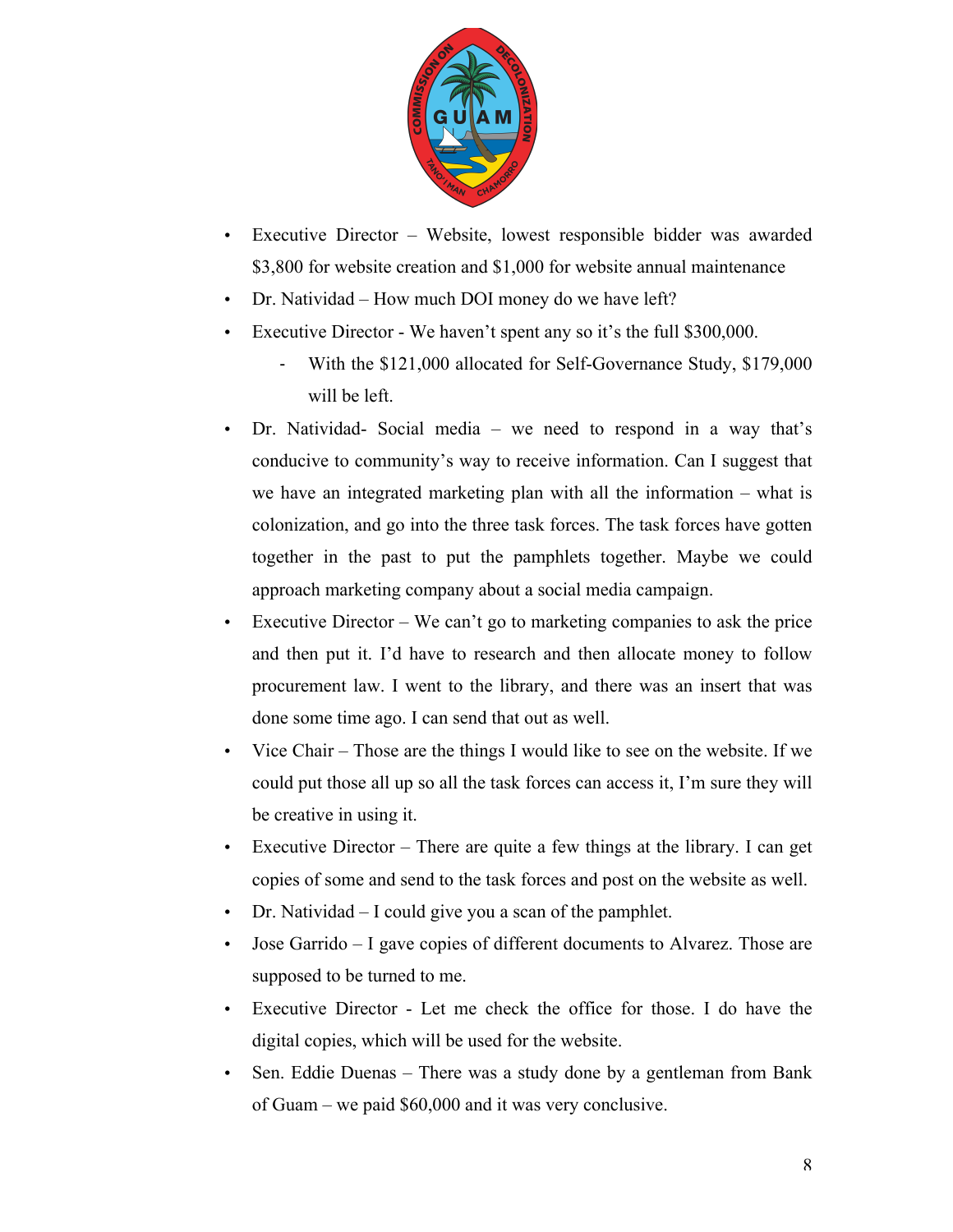

- Vice Chair If we get all our resources produced by our government in the past, we can put them all up for all the task forces to use.
- Jose Garrido That insert missed all the most important information today - militarization of our island and taking of lands for a live-firing range. That needs to be included.
- Dr. Bevacqua Bradley admitted it was not meant to be an in-depth study.
- Vice Chair It is my understanding that those are stored here.
- Executive Director Anything else that I might not have should be at the library. By law, everything for the Commission on Decolonization.
- Dr. Bevacqua were you able to find anything else there?
- Executive Director I spoke with Johnny Sablan, who mentioned they are still sorting as well. I'm looking at what they have already sorted. I'm looking to scan them and give them all to you.
- Dr. Natividad People who were working in the 90's said that they had scanned everything in those files already.
- Vice Chair If you could review old minutes and any action items that they already voted on that are pending, so that we could confirm that they are done.

#### **VIII. Task Force Updates**

- Free Association, given by Adrian Cruz
	- We have some procurement we are waiting on.
	- Website should be up and running soon.
	- We are going to go ahead with media campaign.
- Independence, given by Dr. Michael Bevacqua
	- Monthly activities
		- 1. General assembly in Toto 60 people
		- 2. July 4 concert 400 people. Local artists singing original music. Tribute to Angel Santos death anniversary.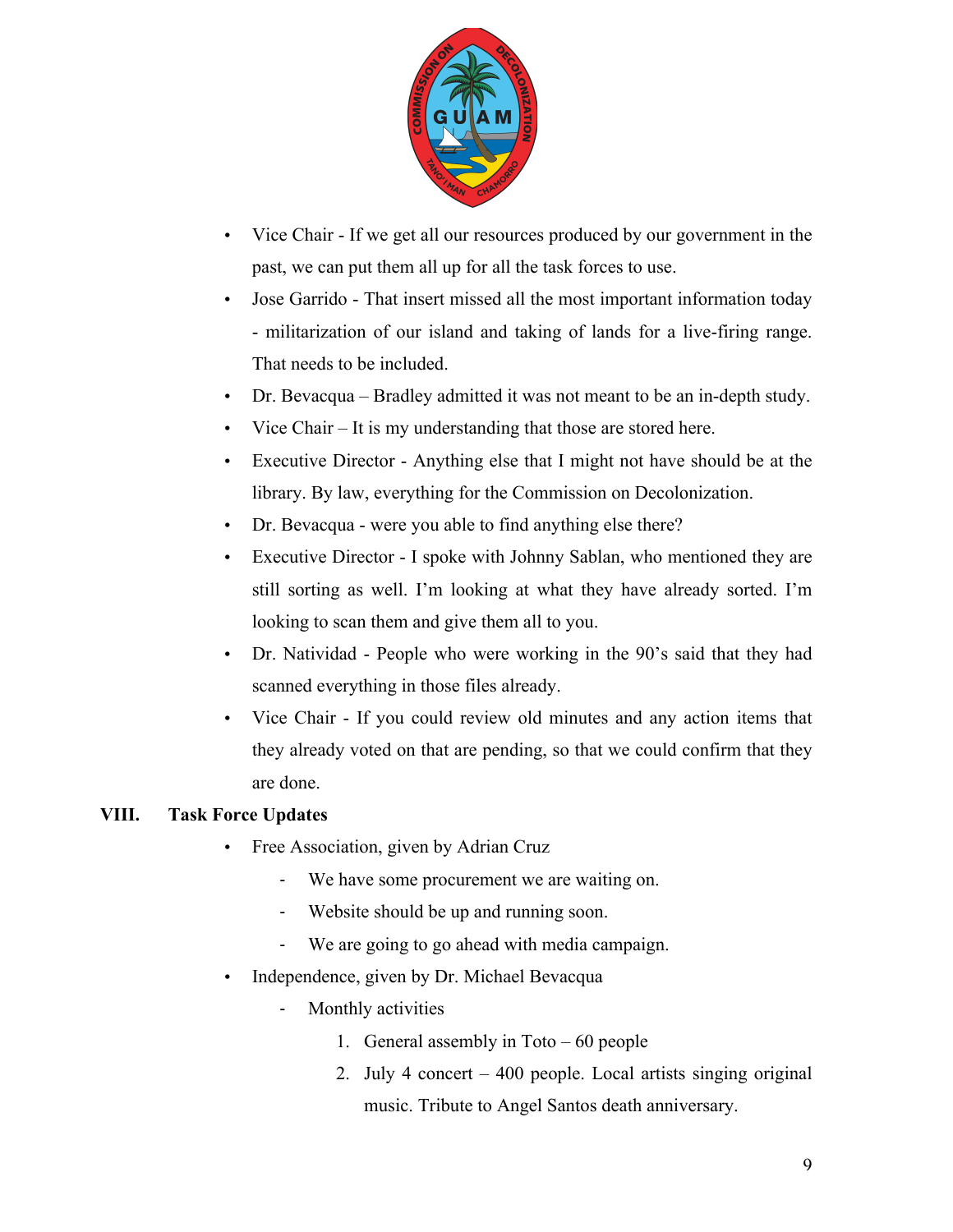

- One outstanding thing for procurement is just for the website
- Statehood, given by Sen. Eddie Duenas
	- Process of trying to rejuvenate our movement. It has settled down for the past 15 years.
	- Purchase orders  $-$  I have three purchase orders for printing. I usually go to Copy Express and Fast Copy because they are very time sensitive, but I have some for American Express who say they can't do anything for a week. They are not as responsive and fast. According to this PO, we are putting \$4,490 for American Express and we have no use for it.
	- Adrian Cruz– There were problems. We took receipts to some places and they refused to print because they hadn't been paid in 6 months.
	- Executive Director  $-$  I spoke with the printers, and that is no longer a problem. The reason we have so many different vendors is to follow the law. We can't only use one printer. We have to "share the wealth."
	- Eloy Hara My understanding of the Commission is that our mission is to educate the eligible voters only. In regards to purchases, back during Carl Gutierrez's time, we handled our own purchases. perhaps we can go through the legislature to have our funding, and we could do what we need to do accordingly, without all these obstacles. We are ready with all our research and funding. We had town hall meetings in every village, and only ever got 50 people at the most. The best thing to do would be to go through what everyone has access to - social media.
	- Sen. Eddie Duenas there is a PO for Cost-U-Less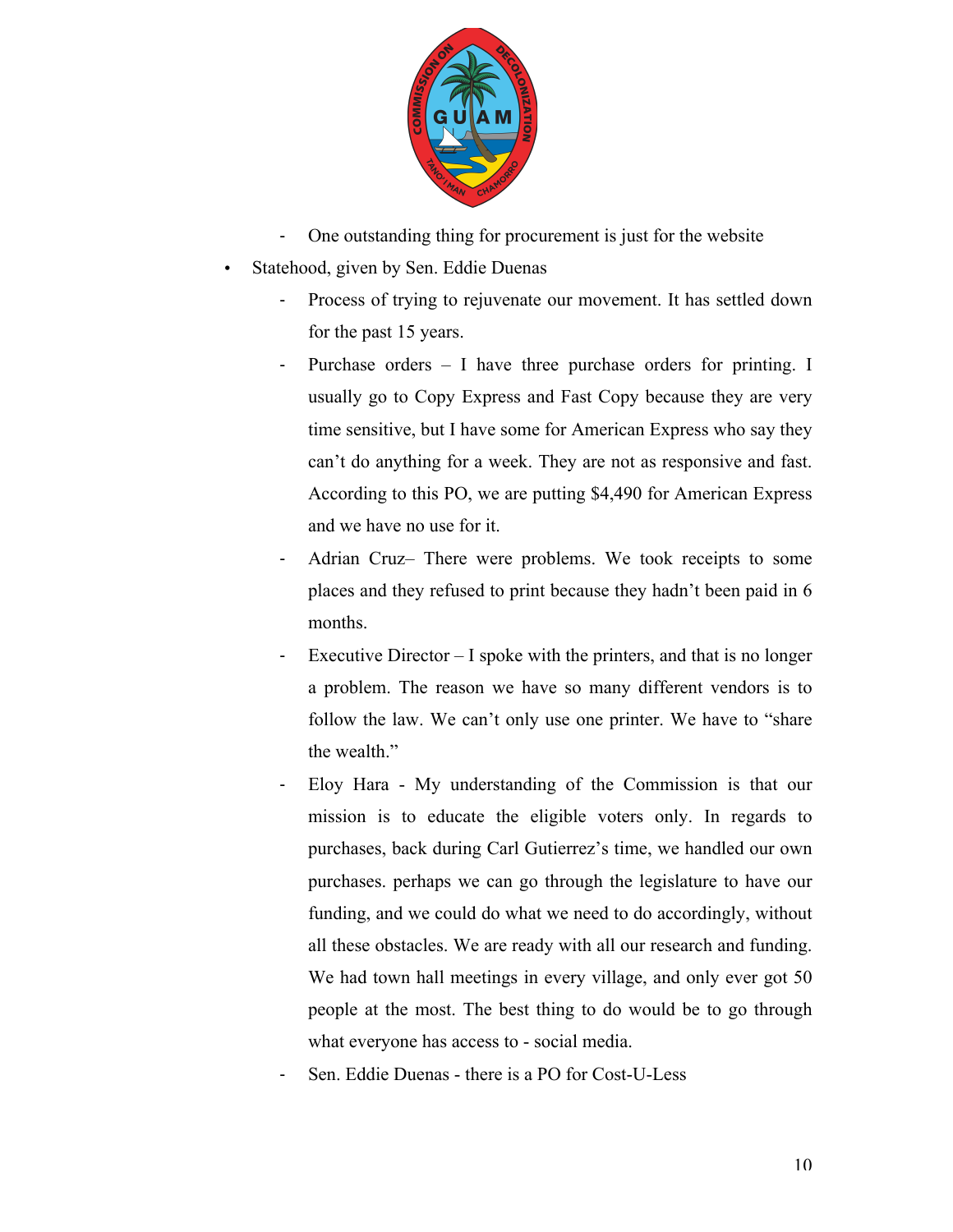

- Executive Director Those are for office supplies. I do have all of your equipment, ready for you to sign off.
- Jose Garrido Can we be authorized to buy a copier/fax machine.
- Executive Director  $I$  have to see about that. There are different object classes that I'd have to check.
- Vice Chair We are going to get a report from the Director at the next meeting regarding what our limits are regarding procurement. Please spend as much time with director to get your answers.
- Sen. Nelson Possible creation of flow chart for what task forces will come to Director for and what they get on their own with PO.
- IX. Next Subcommittee Meeting
	- $\cdot$  2<sup>nd</sup> Wednesday in this conference room.
	- Tentative UN Calendar
		- Vice chair Give updates to Director separately with items or events with any relevance to Guam
- X. Next Meeting: August 1, 2017
- XI. Open Discussion
	- Jose Garrido Write a statement from the commission regarding the war reparation settlement. It is insulting to our colonial status. I saw it as a settlement that didn't come to Guam for discussion. There was no public hearing on it. The settlement that was agreed upon was where people are disqualified. We should write a statement opposing the settlement, saying it is unjust and there should be a new discussion with the US congress with the Guam reparation. I believe the speaker is still chairman of that commission?
	- Adrian Cruz **Motion: The commission will prepare a statement upon discussion as to what kind of statement will be prepared**. Seconded by Dr. Bevacqua.